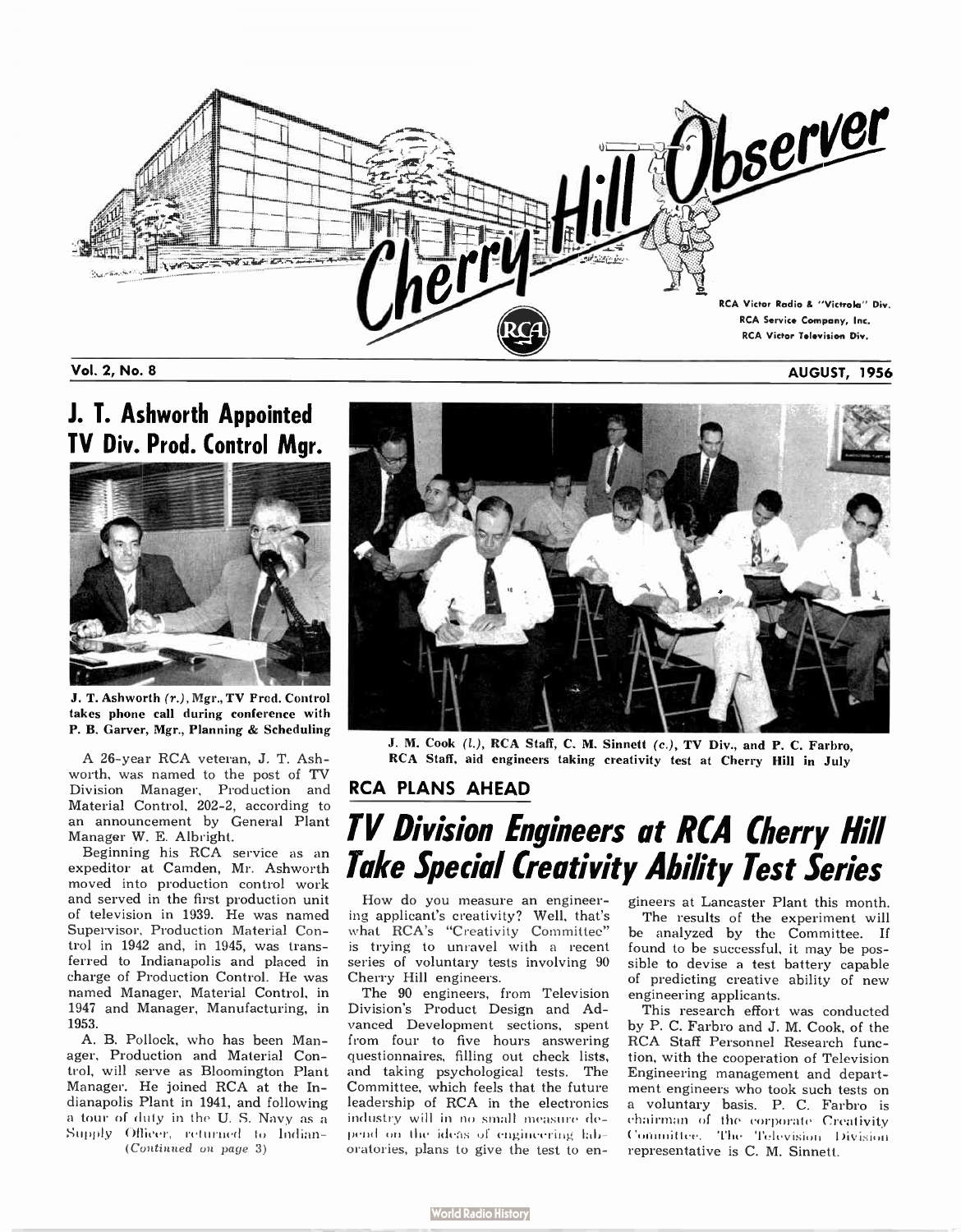# Two TV Engineers Total 50 Years Service CH Chauffeur Handles Both



bury Maloff, TV Advanced Development Engineer (above left), explains to G. Grundmann, Mgr., TV Circuits, the action of a horizontal deflection system. George Daly (right), also an Adv. Dev. Engineer, makes a connection at the TV rack

bury Maloff and George Daly have more in common than the fact that they are both engineers working in TV Advanced Development, 204-2. Both men completed 25 years with RCA last month and were awarded 25- year service pins.

Daly started in 1931 in the Test Methods and Equipment section, worked in Manufacturing Engineering and the Electronic Musical Lab and, as television grew, was placed in charge of the first production line of television receivers—the TRK series.

For the past 12 years, he has been working on Advanced Development projects, where his diversified background has been valuable. He has five patents to his credit.

Maloff, who was born in Vladivostok, Russia, received his engineering training in the navy before coming to the United States, where he continued his studies at Union College and Columbia University.

After joining RCA, he made many technical contributions to television, resulting in 16 patents and 23 technical papers. He is also a joint author of a book on electron optics.



## Merchandising VP Named

Election of Martin F. Bennett as Vice President, Merchandising, Radio Corporation of America, has been announced by Brig. General David Sarnoff, Chairman of the Board of RCA.

Mr. Bennett has served as Director of RCA Regional Operations since October, 1954. In his new position, he will be responsible for Distribution and Regional Offices of RCA, Advertising and Sales Promotion, and Economic Planning.

He joined RCA in 1946 as a sales staff assistant after a long association with the motion picture industry.

# Rush and Routine Missions



C. P. Baxter (r.) TV Div. Vice President and Gen. Mgr., presents 15- year service pin to Joe Vitt

When you've got to get blood donors to a hospital in a hurry, or a busy executive back to Camden—you can call on TV Division chauffeur Joe Vitt.

An old hand at the transportation game, Joe brought a wealth of experience to his job. After a hitch in the U. S. Navy during World War I, he drove a milk wagon and later operated meat trucks and taxicabs. As Joe observes, driving was harder in those days. Refrigeration called for handling cakes of ice, plus lots of loading and unloading by the driver.

In 1941 he joined RCA as a truck driver at the Camden Plant. His section won a citation during the war for efficient movement of materials RCA was providing for the government.

Joe became a chauffeur in 1945, and after working for Service Company a year at Gloucester, was transferred to TV Division when the three divisions moved to Cherry Hill. Joe was awarded his 15-year RCA service pin recently by Mr. C. P. Baxter, Television Division Vice President and General Manager, to whose office he is attached.

### Cherry Hill OBSERVER

Editor T. A. Fitzgerald-201-1 Art Director E. Nazar-203-3 Sports Editor

A. Mattern-203-3

Reporters Contributing This Issue M. Kidd-204-2 D. Crozier-201-1 M. Siegel-204-2 J. Martin-201-1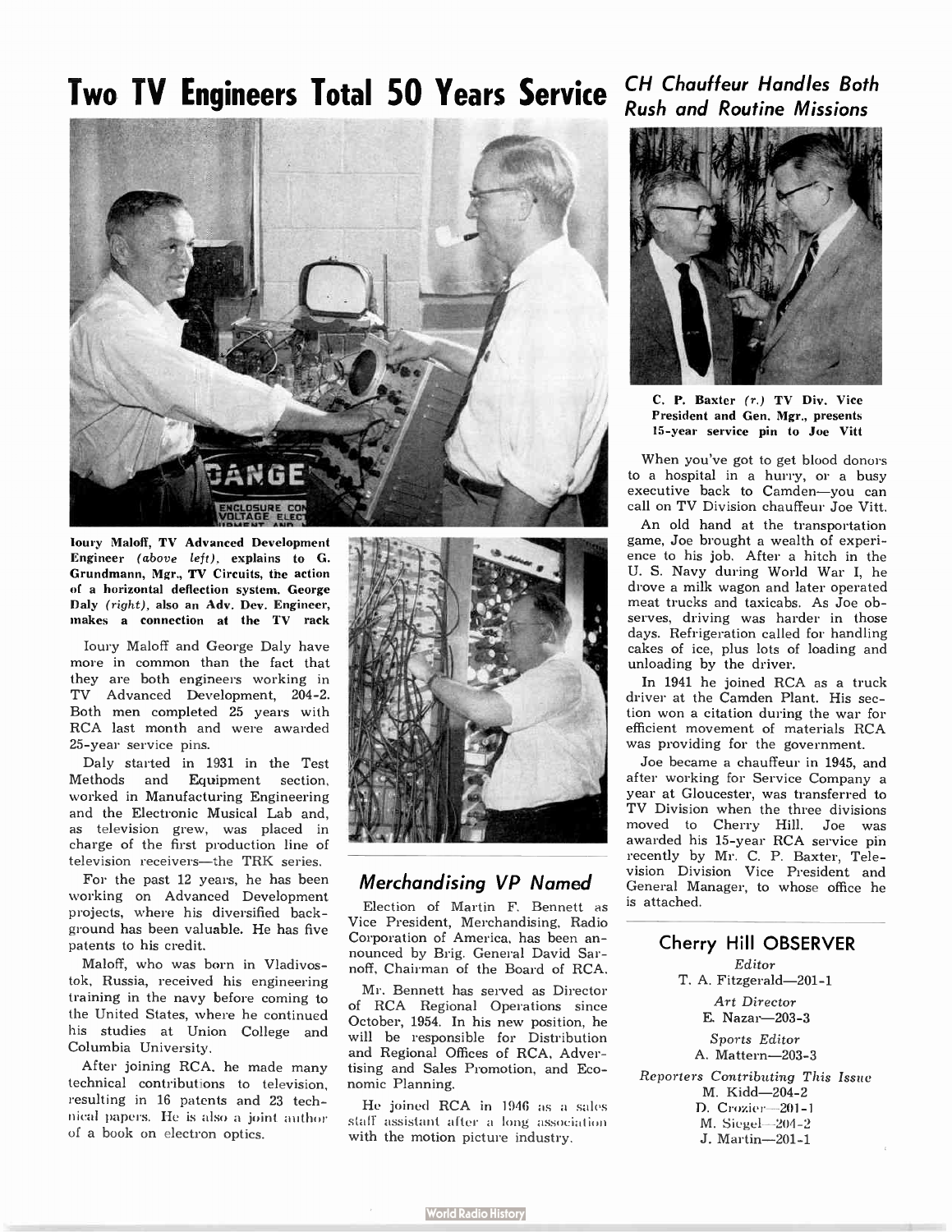## OBSERVER Photog Asks — Who Will Democrats Pick?

Thomas S. Smith, TV IBM, 2 0 4-1, thinks Adlai Stevenson will be nominated to represent the Democratic Party on "his show of strength in the primaries." He won the farm



states and "that's the thing," Tom says. As far as he can see, there's no big battle facing Stevenson.

**SR** Miss Ethel A. Wysong, TV Advertising, 202-1, feels, now that Estes



 $\sim$ 

 $\alpha$ 

Kefauver has dropped out of the race, that Stevenson will win. "If there's a dark horse, it will be Harry Truman, and he'll win," she says. Ethel feels Truman "was a good

President and would have the backing of the politicians and labor."  $\sim$ 

Mrs. Mary B. Hinchman, Secretary, Radio-"Victrola," 202-1, believes Steven-

son will win, though she preferred Kefauver. Now that Estes is out of the picture, she thinks Harriman and Symington "are the two to watch." Mary notes that both "are getting into



the limelight more frequently and their efforts may snowball."

George Dugas, SCO Government Service Dept., agrees on Stevenson.



George, who was visiting Home Office, feels Stevenson's staying in the news and former President Truman's backing will mean victory for Acllai.



# CHRA Members & Guests Attend "Kismet"



J. M. Spooner (r.) SCO Sellersville Operations Mgr., is greeted by W. J. Zaun, SCO Quality Mgr.

## J. M. Spooner Transferred

J. M. Spooner, who has been Manager of the Sellersville Unit, will serve as Plant Manager, Findlay, Ohio, Components Plant. He joined RCA in 1936 as an engineer at the Harrison Plant. Mr. Spooner served at the Lancaster Plant from 1943 to 1945 and subsequently at the Marion Tube Plant before being transferred to Sellersville.

He was awarded his 20-year RCA service pin by Mr. Zaun shortly before his promotion to Findlay.

H. H. McClelland has been named by SCO Quality Department Manager W. J. Zaun to head up the Sellersville, Pa., Kinescope Operations Unit. Mr. Mc-Clelland was at the Marion Tube Plant prior to his appointment.

Four Cherry Hill employes and their wives ( picture above) were among 115 CHRA members and guests who attended the show "Kismet," on July 25 at the Camden County Music Circus in Haddonfield.

Those pictured above (l. to r.) are: Mr. and Mrs. R. Barone, Mr. and Mrs. S. Lynn, Mrs. and Mr. J. J. Connelly and Mrs. and Mr. C. G. Sclight. The four men are members of Television Engineering, 204-1.

Due to favorable reaction, the CHRA plans to offer more tickets at reduced rate to future shows at the Music Circus, including "Wish You Were Here" and "Can Can."

#### Ashworth Named Mgr.—cont.

apolis until transferred in 1950 to Cannonsburg. Pa., where he was named Manager of Production and Material Control.

He served as Production Coordinator of Television and Radio-"Victrola" at Camden from 1952 until 1954, when he was named Manager, TV Production Control.